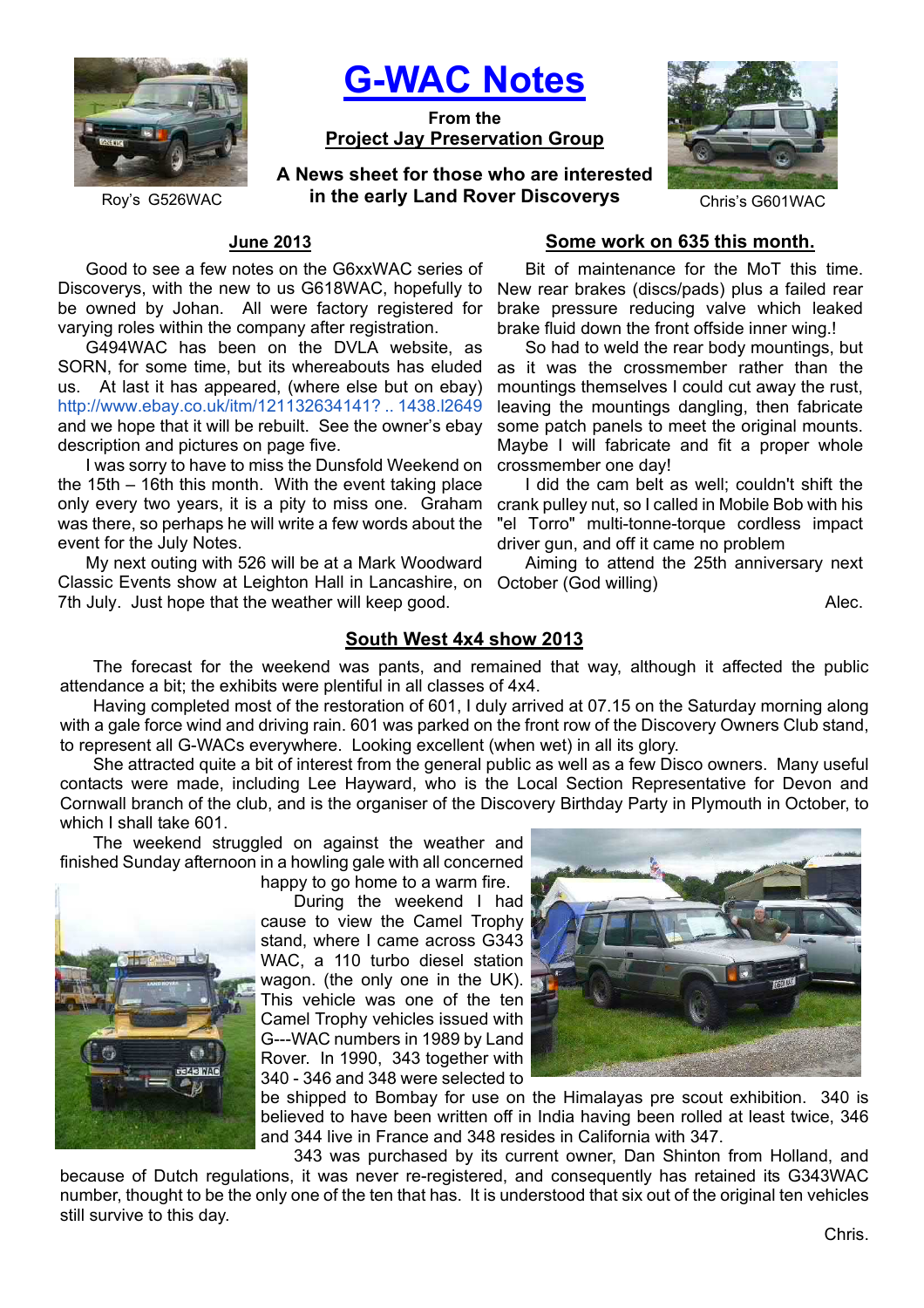# **Out and about with 603.**

It's been quite a while since I 'put pen to paper' so just a few lines on what 603 has been up to.

We have travelled more in this last year than in the first two of ownership, a few days down Somerset & Dorset way. We visited Cheddar Gorge then to Glastonbury Cathedral and The Tor, then onto Lullworth Cove and onto Corfe Castle. So that was a few nice days away.

We have planned our next trip away, and that is going to cover Dartmoor National Park then on to Tintagel Castle and Lands End. We treated ourselves to a Howling Moon roof tent recently and we can't wait to get going and try it out.

Not much to report on 603 apart from a hair-raising episode in May. The Mrs won an exercise bike on ebay and we set off for Sittingbourne, which is about a 60 mile round trip. Travelling along the A2, quite happily at about 60, there was horrid 'metal on metal' sound and the steering wheel pulled violently and instantly to the right! Scary stuff!

We limped into the next lay-by but I couldn't visibly see anything wrong so we gingerly carried on our



journey at a slow pace (much to the annoyance of other road users) and eventually got home. On to the Discovery Owners Club forum for some advice, and unanimously the advice was that it was a wheel bearing. So while I was ordering that I bought a new stub axle as well. The work was done and no problems since.

So, to sum up. A great first three years with 603 and 12k covered with no real dramas, but as time goes on the body work is starting to look a little tired in places, namely door bottoms and a bit of white corrosion here and there. This has got me in the early stages of thinking about a respray.

This is where I would like a bit of advice from other early Disco and G-WAC owners. When 603 rolled off the line she was in Beluga Black but after an accident in 1993 Mr Morris reshelled her with a Zanzibar Silver shell. I'm

not sure which way to go. I like both colours so some advice would be great. I can be contacted on iredfern@me.com if anyone wants to give their advice on what would be the best colour change.

Ian

## **I'm trying to buy G618WAC.**

It has not moved for the past 12 months that I have known about it, and is surrounded by nettles and brambles at a 4x4 repairer in Scunthorpe.

A 200Tdi in black, first registered January 1990, not many black ones around I believe, and it will be a good one to restore.





I need to brush up on my negotiating skills, so wish me luck with the purchase. If I manage to buy it I will need to sell my 1993 200Tdi to make space for it at home. I am Dutch and have lived in England since 1985.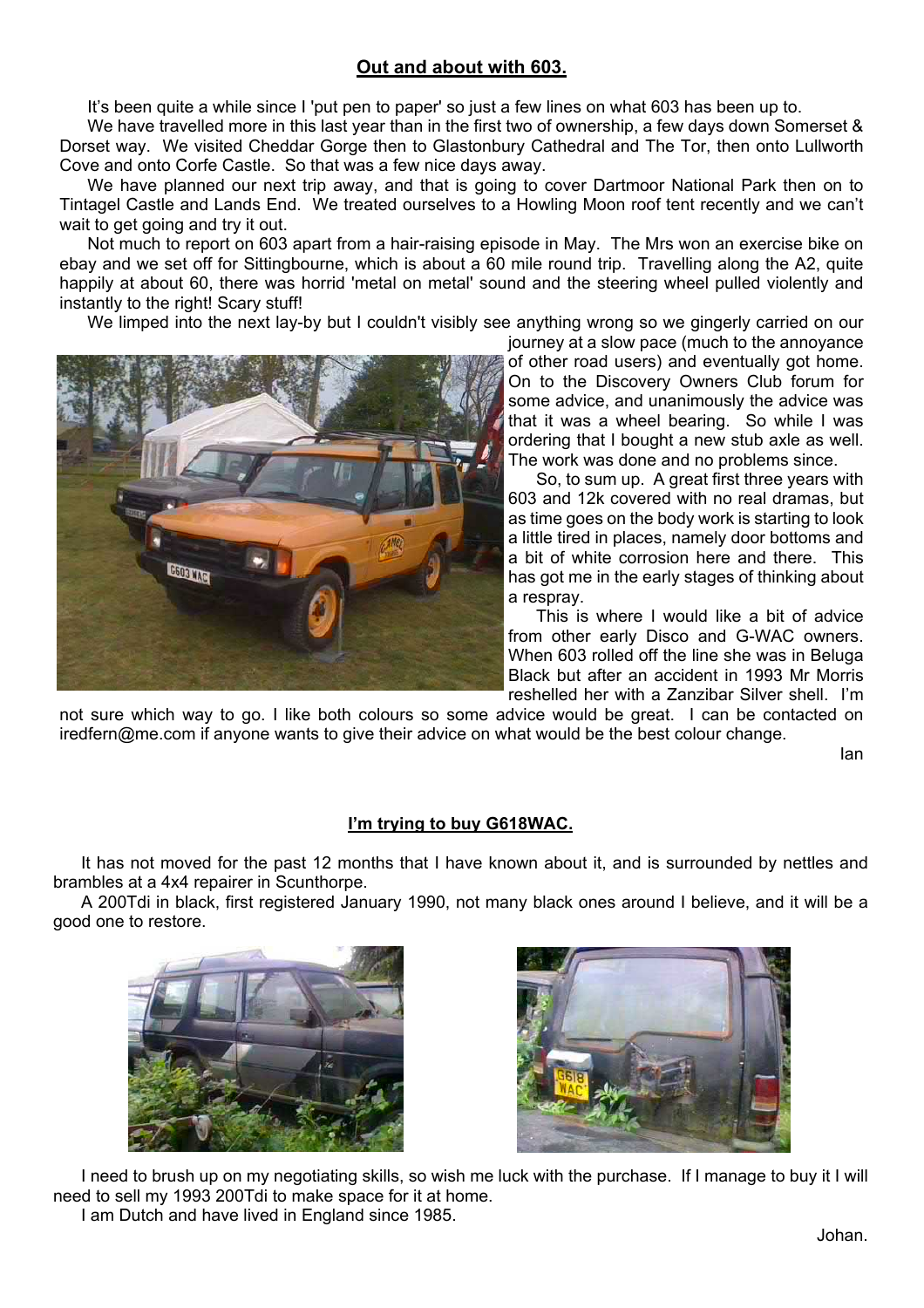# **An expensive pint, but well worth it. G601WAC.**

"Fancy a pint?" my mate said. On arrival at the bar what do I see but G601WAC parked outside, looking very sorry for itself, being used as a builders van.

"I wonder if he knows what he's got", I said to my mate, "Yes I do" came the reply;" I bought it about a year ago"

Some weeks later I was approached by the owner who asked if I would like to buy it. A price of £1000 was agreed and I became the owner of G601WAC in November 2012.

So the project of restoration began with earnest. It was road legal, most of the welding to the chassis, outriggers and floor pans had been done, the inner wings, a rear shock absorber mounting and the front n/s footwell had needed to be plated along with some wheel arch repairs to both sides. Where the steel meets aluminium the oxidising was well established.

All this having been done it was time to attend to the lack of braking. On closer inspection I decided to replace the entire system from servo to pads, as all four callipers were seized on at least one side. The servo was leaking and most of the pipe work rusted. Having achieved stopping ability a new set of town and country tyres was purchased and put on to a set of original steel rims.

A full service to engine, gearbox and diffs, together with swivel hubs and new shock absorbers later. It was running well and being used daily for work. The bodywork is in reasonable condition and only requires minor repair and spray work, although a new taildoor will be required at some point, but what about the interior I hear you ask?



Probably the most work needed, was a new heater matrix. So out came the dashboard, giving me the chance to strip out the old immobiliser system that had long since gone south. This achieved, a new drivers seat was sourced along with various pieces of interior trim and a replacement carpet, a pair of headlights an aerial, bumper, number plates and a few bulbs later the job was done.

The chance to purchase a 1972 series 3 Land Rover from Dartmoor, at the beginning of June, saw me borrowing a trailer and doing a 200 mile round trip to collect it in the Disco, which it did without so much as a murmur (God bless the Gemini).

All in all it has taken six months and about £1800 to complete the restoration (inc purchase), resulting in another G-WAC saved from almost certain death.

I have contacted the Land Rover Traceability Department, who have supplied me with a build sheet and some history. DVLA have supplied copies of all V5s from the previous seven owners,

After coming off the production line in November 1989, it remained in Land Rover's ownership for 18 months as a company car, and sold to the open market in July 1991. It was bought and sold in the Essex area until 2011, when it was bought by the previous owner and came to Bristol, and it now lives near Bath with me.

It is now June and the South West Land Rover Show looms large, and I have arranged to show it on the Discovery Owners Club stand for the weekend.

Chris**.**

### **PETER JAMES** INSURANCE.

772 Hagley Road West, Oldbury, West Midlands. B68 0PJ. Telephone:0121 506 6040. www.peterjamesinsurance.co.uk

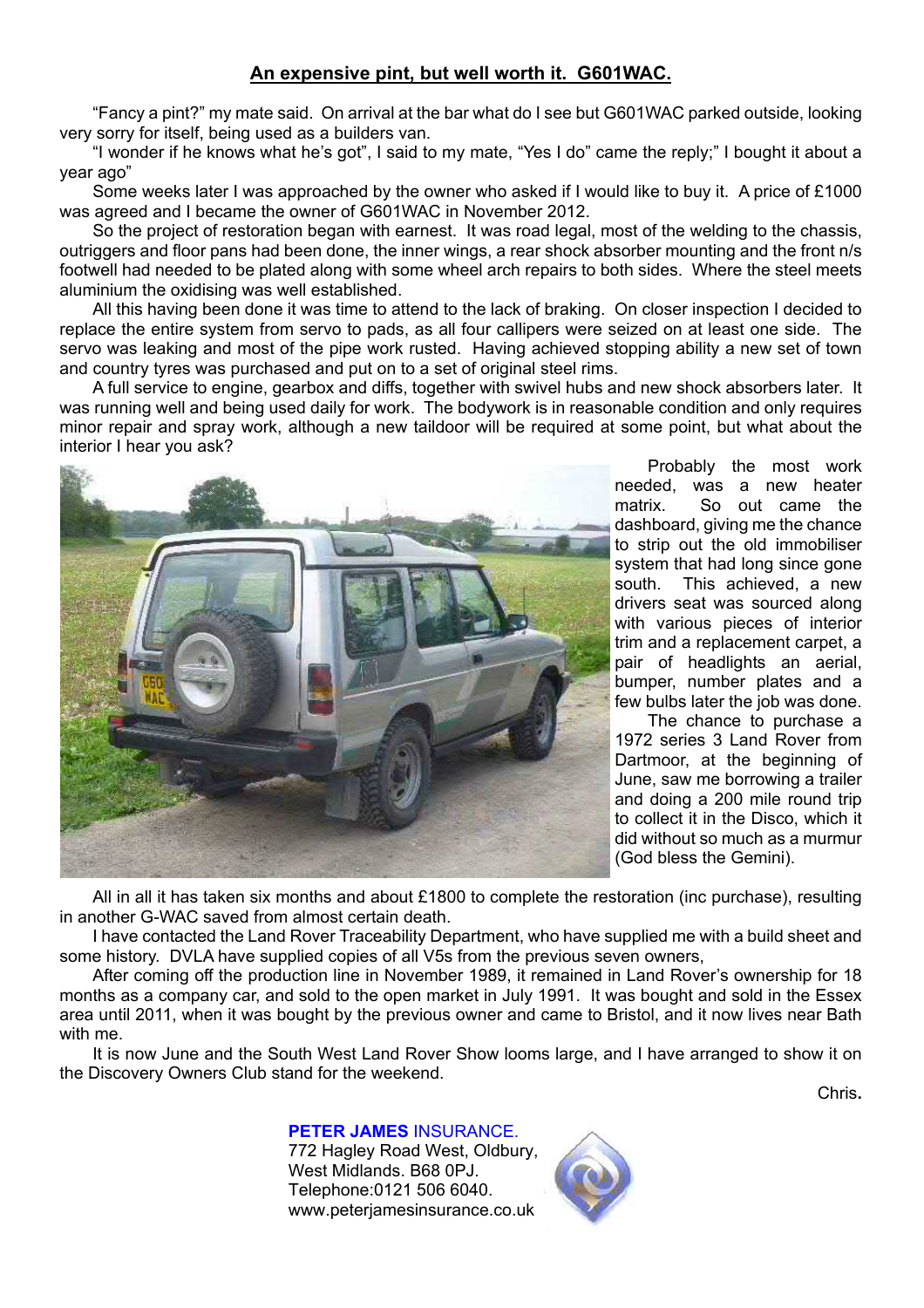### **Current known owners of launch cars. @ June 2013.**

G457WAC Mark Wheatley G459WAC. (Amphibian) Canad Rover G461WAC John Boucher<br>G463WAC John Boucher<br>Jan Rawlings. G465WAC, G478WAC & G526WAC Roy Preston.<br>C469WAC & G524WAC ROY ROY Roy Preston. G469WAC & G524WAC G470WAC Frank Elson. G480WAC, G482WAC & G486WAC David Ashburner<br>G488WAC Clive Richfield G490WAC & G496WAC G510WAC Nick Prior G511WAC Colin Crossley<br>G534WAC Colin Crossley<br>James Bracker

Ian Rawlings. Clive Richfield<br>Rob Ivins James Brackenbury

There were 86 cars registered on 01.10.89 from G451WAC to G537WAC, with the exception of G500WAC.

### **Other known launch cars on DVLA site.**

G466WAC, G477WAC, G494WAC, and G525WAC

#### **Other pre-production, G-WACs and early cars**

C742HUH Charles Whitaker<br>G226EAC CHARLES CONDENSITY COMPANY COMPANY G226EAC Discovery Owners Club<br>G513DHP CONTECT DESCRIPTION DESCRIPTION OF PROJECT LAW PRESERVATION G279WAC Neal<br>G302WAC Sand Sand G302WAC Sandy Andrews<br>G308WAC SAND SAND Robin Gray G308WAC Robin Gray<br>G310WAC ROBIN G310WAC Mark Simps G311WAC Ivor Ramsden G316WAC G395WAC Sean Coleman G405WAC Harry Harrison G406WAC & G101GEL Keith Britton G410WAC Corin Messenger<br>
G563WAC Corin Messenger<br>
Corin Messenger G563WAC David Spirrett.<br>G601WAC Chris Lowe G603WAC Ian Redfern G611WAC Jamie Menzies G618WAC **G618WAC** Johan Pruyensen negotiating to buy. G635WAC Alec Gatherer A482JAC Joel Prior G28 RMW Glyn Jones G43 KWO Victor Mitchell G67 RYJ Alan Mitchell<br>G234CBG Alan Mitchell G234CBG G374UYR Jack Straw G442AJM Scott Seacombe G466KUH Tom Partridge G553OWD JHerod. G656RYB Graham Welch G711YRY Peter Hares G757SGX Paul Bishop G767NRH David Ashburner G834FPR<br>G892VPM Sue Virgin Sue Virgin<br>Mike F Hal G942UTT Keith Taylor G987LKU Andy Greer H776POJ Duncan Campbell<br>H871EWK Hardwick Duncan Campbell J140OAC Ambulance Neil Witt. J463HVK Ambulance William Wallace 3656 TW 24 Keith S L Daffern. (France) AZ-829-TJ Raymond Bechetoille (France) Camel. Awaiting export to the USA Robert Blanchard (USA)

B62 COH & C60 JKG Philip Bashall (The Dunsfold Collection) Project Jay Preservation Group Mark Simpson Simon Purcell<br>David Cox Chris Lowe Kevin Bond

xxxxxxxxxxxxxxxxxxxxxxxxxxxxxxxxxxxxxxxxxxxxxxxxxxxxxxxxxxxxxxxxxxxxxxxxxxxxxxxxxxxx

Simon Tinkler Mike E Hall Mark Hardwick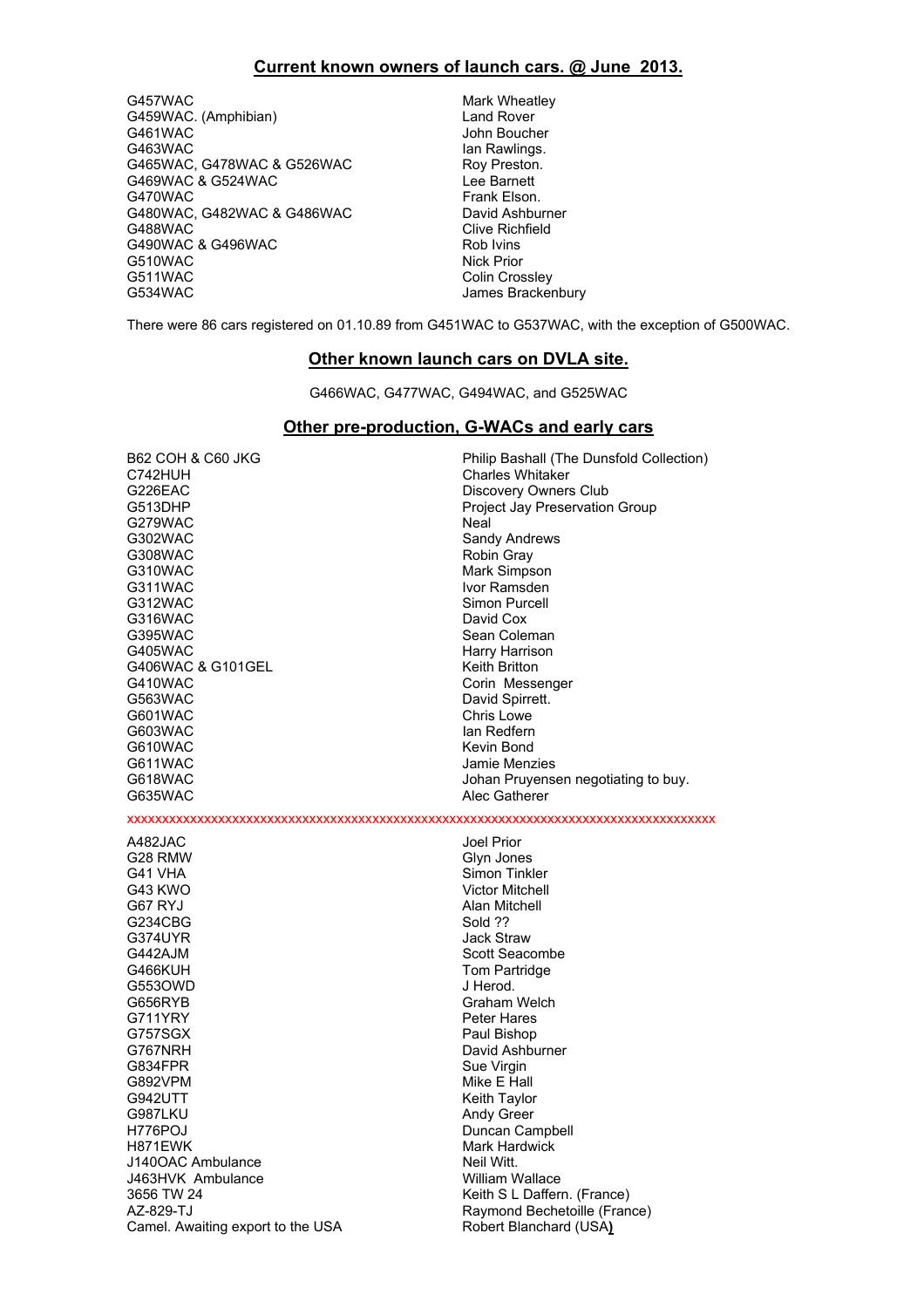### **G494WAC on ebay.**

This one has been on my list for some time now, always on a SORN, but now for sale in a stripped down form. It will make a very good project for someone. A 200Tdi, the pictures show it in the original blue.

Ian tells me that some of the launch G-WACs were not painted Sandglow when they were hastily sent to Eastnor Castle for use as driver training hacks for the Camel Trophy event. Below is the owner's description on ebay. (edited a little)

### http://www.ebay.co.uk/itm/121132634141? .. 1438.l2649

*"A Camel Trophy Discovery, G494 WAC, Family owned since release from Land Rover at Gaydon, this Disco was used for driver training and press driving, we believe. Was a daily driver until stolen, after we got it back we decided to restore her but due to a location and career change, the restoration ceased, 99% of the corrosion has been removed, new boot floor and rear cross member replaced correctly, front inner wings and complete front panel replaced etc etc.*

*Old Man Emu springs and shockers fitted as well as caster correction bushes, stainless steel pistons in callipers, the list goes on, complete new set of locks and ignition barrel inc keys. Virtually a complete car just needs a bit of TLC and a paint job and re-assembly. Loads of extra bits and bobs that have been collected over the years, you may need to obtain a few bits to complete.*

*FAR TOO GOOD TO SCRAP THIS LITTLE BIT OF HISTORY. THOUSANDS SPENT OVER THE YEARS. BEFORE IT WAS STRIPPED IT RAN AS SWEET AS A NUT, GEARBOX ETC ALL GOOD TOO! We will be sad to see her go, but feel as long as she goes to a fellow enthusiast she stands a better chance of seeing the road and mud again.*

*CASH ON COLLECTION ONLY. Please note that you will need to trailer her away and need a van for the extra parts. Happy bidding"*

So, come on you Camel enthusiasts, this is not just a launch car, but a Camel too.

Roy.







## **Details of Land Rover Shows and other events in 2013**.

**July**  Friday 26th to Sunday 28th. LRO Billing, Billing Aquadrome, Northamptonshire. NN3 9DA **August**  Saturday 24th & Sunday 25th. Eastnor Land Rover Show, The Deer Park, Eastnor Castle, Ledbury, Herefordshire, HR8 1HL. **September**<br>Saturday 7th & Sunday 8th. LRO Peterborough, East of England Showground, Peterborough. **October**  Sunday. Date TBA London to Brighton Land Rover Run. Saturday 12th & Sunday 13th. Discovery 24th Birthday Party, Plymouth Hoe and surrounding area, Plymouth, Devon Sunday 27th **National Restoration Show. Stoneleigh Park, Warwickshire.** Sunday 27th Other dates to add when known. Graham control with the control of the control of the control of the control of the control of the control of the control of the control of the control of the control of the control of the co